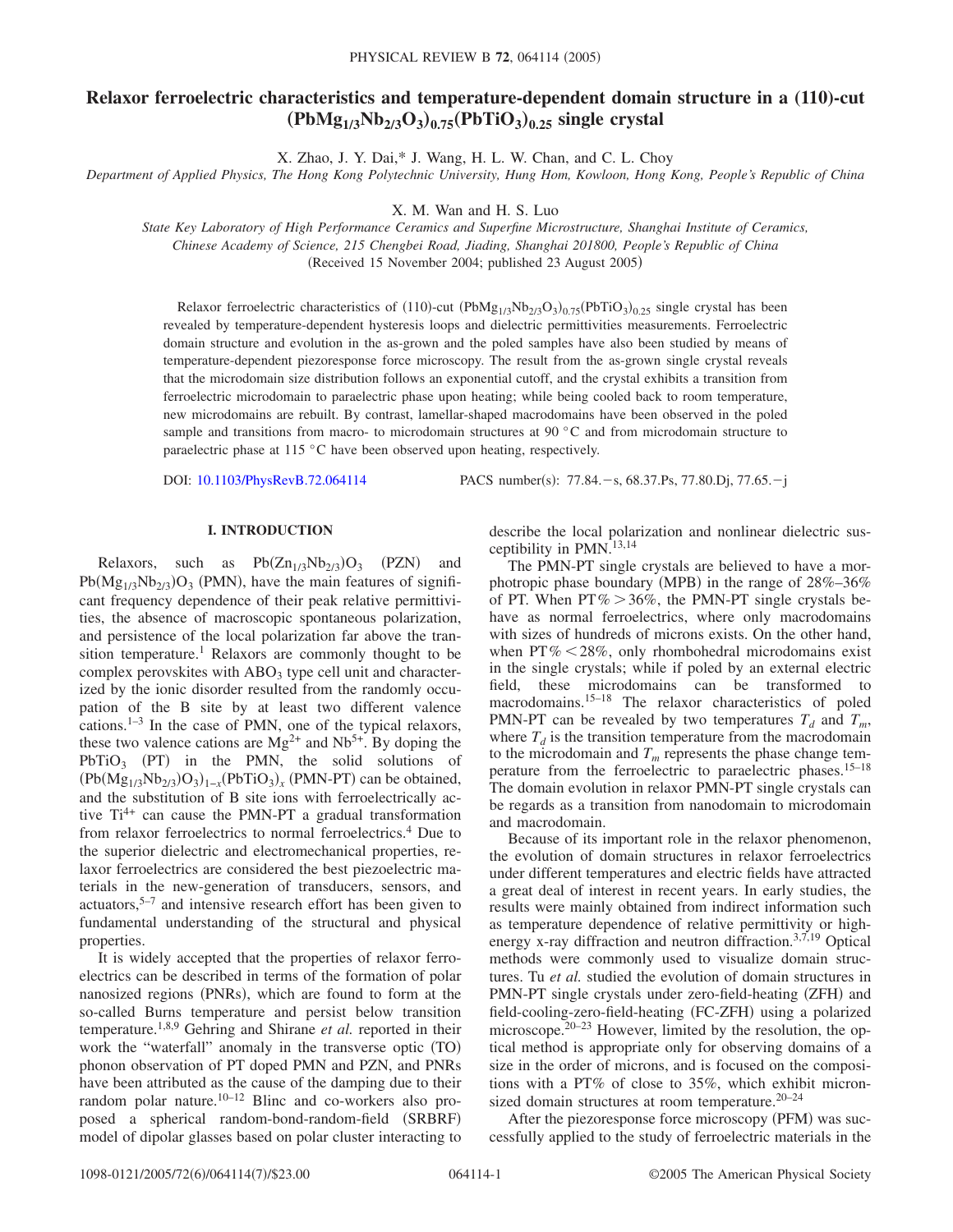nanometer scale, the situation improved a great deal. Several studies on the direct observation of domain structures in relaxor ferroelectrics have been reported, with the resolution approaching the scale of nanometers.<sup>25–27</sup> Very recently, Shvartsman and Kholkin reported a complex polar structure with nanometer sizes, which reflects the appearance of the ferroelectric state at room temperature and the existence of PNRs in a large temperature range.<sup>26</sup> Nevertheless, the attempts have not been enough to achieve an understanding of relaxor ferroelectrics such as the domain evolution under varied temperatures after poling at room temperature and the microdomain-macrodomain transition induced by varying the temperature. In this work, we reported the domain evolution observed in both as-grown and poled rhombohedral PMN-PT single crystals.

### **II. EXPERIMENT**

The PMN-25PT single crystal was synthesized by the modified Bridgman technique and the major faces were cleaved as normal to the  $\langle 110 \rangle$  direction.<sup>24</sup> Here, the direction " $\langle 110 \rangle$ " refers to the pseudocubic axes, and hereafter the single crystal cut perpendicular to this direction is called "(110)-cut" single crystal. Samples for measurement are plates with areas of  $2-3 \times 5$  mm<sup>2</sup> and thickness of 1 mm. For measurements of the temperature dependence of hysteresis loops *(P-E* loops) and dielectric permittivity  $(\varepsilon' \sim T)$ , Au was coated on both sides as electrodes. In order to determine the domain evolution in the as-grown and poled single crystal, one sample was poled along the  $\langle 110 \rangle$  direction by an electric field of 4.5 kV/cm at 70 °C for 15 min, and of 2.25 kV/cm in the process of cooling the sample down to room temperature. The temperature dependence of the hysteresis characteristics of the (110)-cut PMN-25PT single crystal was measured using a Sawyer-Tower circuit at the temperature from room temperature (denoted as  $25^{\circ}$ C) to 140 °C, which is much higher than the  $T_m$ . Using an impedance analyzer (HP4194A) equipped with a temperature chamber (Delta 9023), the temperature dependence of the relative permittivities of the as-grown and the poled single crystal was measured at temperatures of  $40-240$  °C at frequencies of 100, 1 k, and 10 kHz.

For the PFM characterization of domain structure, the asgrown and poled samples were mechanically polished to a thickness of about 15  $\mu$ m and a PFM (Nanoscope IV, Digital Instruments) utilizing a conductive tip coated with Pt was carried out. In the experiments, the tip was electrically grounded, while a modulating voltage of 6 V (peak-to-peak) with 11 kHz was applied on the bottom electrode.

### **III. RESULTS AND DISCUSSION**

The *P*-*E* loops obtained at different temperatures are shown in Fig. 1, where a rather good typical hysteresis characteristic for the (110)-cut PMN-25PT single crystal can be seen at room temperature  $(25 °C)$ . The remnant polarization  $(P_r)$  is measured to be 32.0  $\mu$ C/cm<sup>2</sup>, which is very close to the value of the saturation polarization  $(P_s)$ ; and the coercive electric field  $(E_c)$  is also determined to be 2.6 kV/cm from



FIG. 1. (Color online) Temperature dependence of (a) hysteresis loops, (b) saturation polarization  $(P_s)$ , and (c) remnant polarization  $(P_r)$ .

the *P*-*E* loop at room temperature. The temperature dependence of the  $P_s$  and  $P_r$  can be revealed from the temperaturedependent  $P-E$  loops, as shown in Figs.  $1(b)$  and  $1(c)$ . It can be seen that, when the temperature rises to 90 °C, the  $P_s$ decreases by 31% to a value of 22  $\mu$ C/cm<sup>2</sup>, while  $P_r$  decreases by 53% to 15  $\mu$ C/cm<sup>2</sup>. The  $P_r$  decreases much faster than the  $P_s$  as the temperature rises, and at 140 °C the  $P_r$  is close to zero. It should be noted that when the temperature reaches 140 °C, which is well above the  $T_m$ , the hysteresis characteristics can still be identified from the *P*-*E* loop, where the  $P_r$  is nonzero although it is very close to zero. This suggests that the microdomains still exist at temperatures much higher than  $T_m$  in the PMN-25PT single crystal. The features of a large  $P_r$ , the slow decrease of  $P_s$  and nonzero  $P_r$ at high temperatures, are characteristics of relaxor ferroelectrics and an explanation for these features in terms of a microdomain-macrodomain transition has been given.<sup>5,18,28</sup>

The temperature-dependent relative permittivities of the as-grown and the poled PMN-25PT single crystals upon heating and cooling are shown in Fig. 2. Relaxor ferroelectricity is apparent as illustrated in Fig. 2(a), where the  $T_m$  is determined to be 115 °C at 1 kHz. Corresponding to the empirical equation,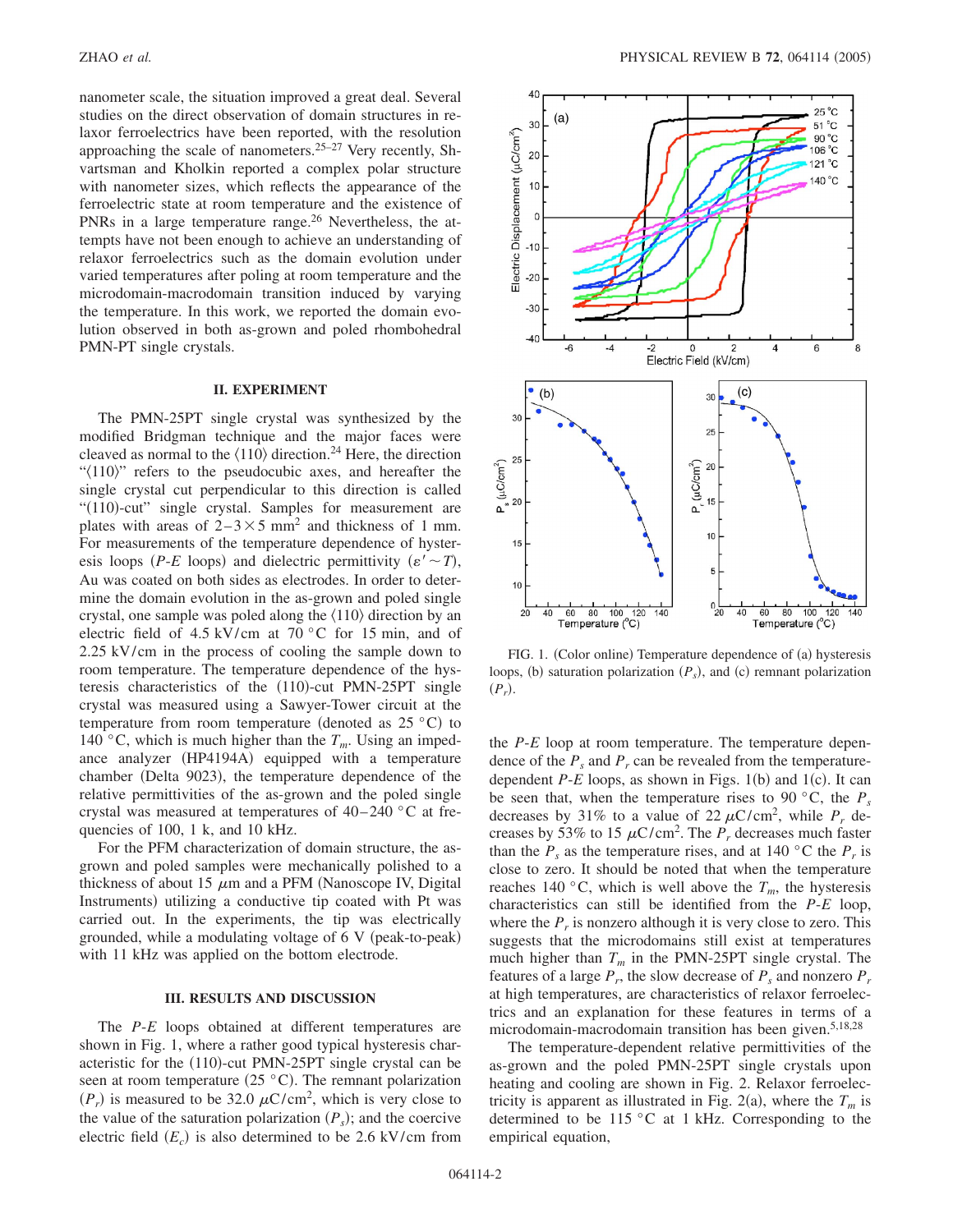

FIG. 2. Temperature dependence of relative permittivity  $(\varepsilon' \sim T)$  for the (110)-cut PMN-25PT single crystal upon heating of (a) the as-grown and  $(b)$  the poled samples; and upon cooling of  $(c)$  the as-grown and  $(d)$  the poled samples.

$$
T_m = 5x - 10,\tag{1}
$$

where  $x$  represents the composition of PT, the single crystal can be confirmed to be PMN-25PT.<sup>29,30</sup> Upon heating, the temperature dependence of relative permittivities for the asgrown and the poled sample are shown in Figs.  $2(a)$  and  $2(b)$ . Fig. 2(b) also reveals a transition temperature at  $T_d$ =90 °C, where the dispersion feature for different frequencies at *T*  $>T_d$  suggests a macrodomain-to-microdomain transition in the poled sample. In contrast, there is only a small shoulder at 90 °C for the as-grown sample, indicating that the microdomain structure is dominant. Figures  $2(c)$  and  $2(d)$  represent the temperature dependence of relative permittivity for the PMN-25PT single crystals upon cooling, where almost the same curve as heating can be observed. It can be concluded that, without an external electric field, only a microdomain exists when the sample is cooled down from the paraelectric phase no matter whether the sample has been poled or not before heating.

Figure 3 shows the piezoresponse images of the as-grown and the poled (110)-cut PMN-25PT single crystal at room temperature. It can be seen from Fig.  $3(a)$  that speckleshaped domains, with sizes varying from the maximum of  $8 \mu m^2$  to less than 100 nm<sup>2</sup>, are the dominant domains in the as-grown sample at room temperature. In contrast to the



FIG. 3. (Color online) Domain structure at room temperature in (a) the as-grown and (b) the poled  $(110)$ -cut PMN-25PT single crystal.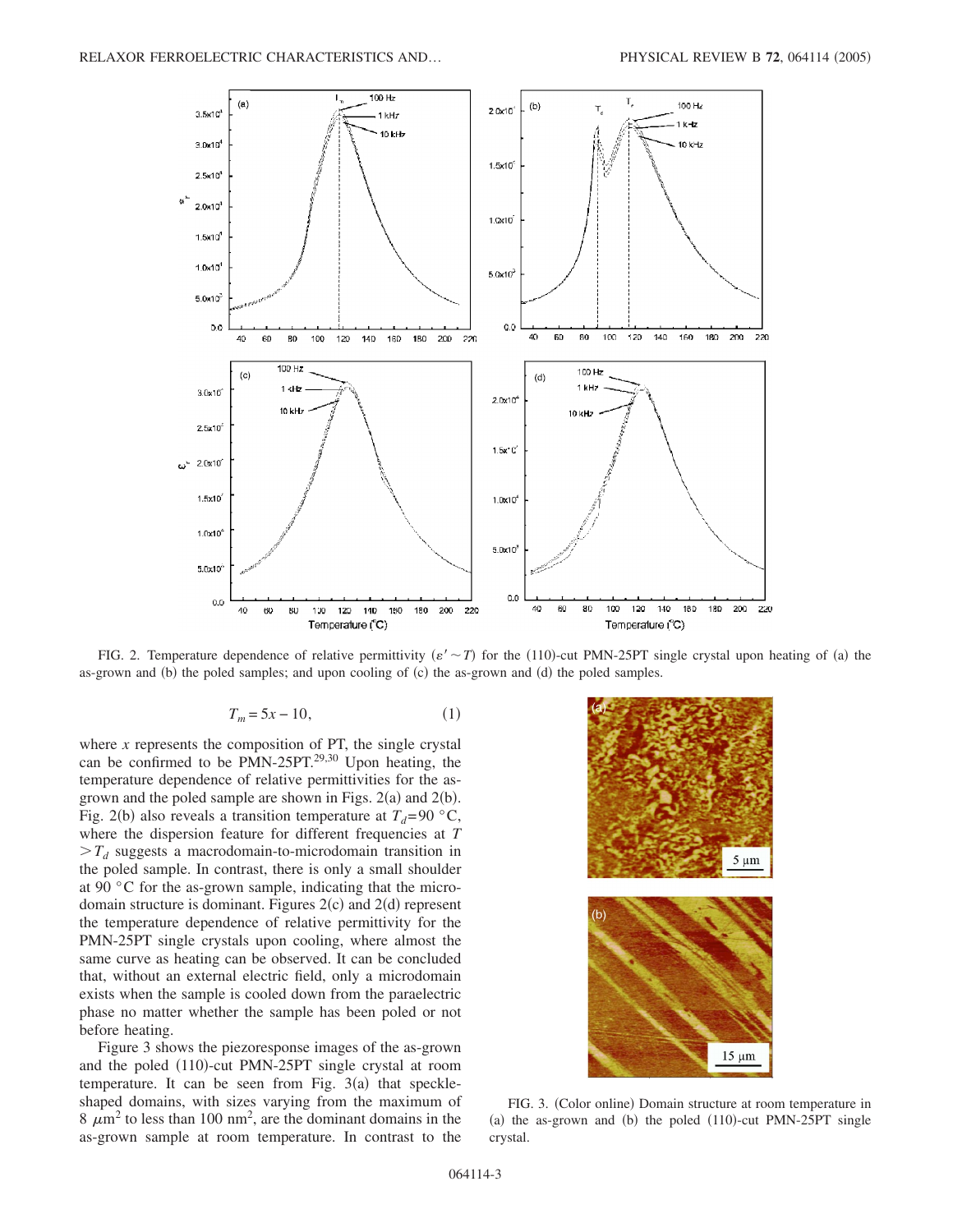

FIG. 4. Domain size distribution of the as-grown (110)-cut PMN-25PT single crystal.

speckle-shaped domains in the as-grown sample, stripeshaped domains are found to exist in the poled sample as shown in Fig.  $3(b)$ . The widths of the stripes vary from several to 10  $\mu$ m, which are much larger than the diameter of the speckle-shaped microdomains in the as-grown sample. It is apparent that, in the poled sample, microdomains have been transformed to macrodomains due to the applied external electric field.<sup>5</sup> Based on the experimental condition, the regions with "black" contrast in Fig. 3(b) correspond to the macrodomains formed by the poling process, and the "white" contrast regions are believed to be the domains that have not been successfully poled or the domains that have been depolarized. The stripe shape of the domains is consistent with the reported optical observations of the macrodomains.<sup>24</sup>

Based on Lehnen and Shvartsman's results on Sr<sub>0.61-*x*</sub>Ce<sub>*x*</sub>Ba<sub>0.39</sub>Nb<sub>2</sub>O<sub>6</sub> (SBN61: Ce) and PMN-20PT single crystals, $26,27$  the relaxor properties can be well described using 2D random-field Ising model (RFIM). The domain size distribution in relaxor ferroelectrics is believed to follow a power law with an exponential cutoff as follows:

$$
N_d(S_d) \sim S_d^{-\delta} \exp\biggl(-\frac{S_d}{S_0}\biggr),\tag{2}
$$

where  $N_d$  is the number of domains of the size of  $S_d$ , and  $S_0$ is the upper cutoff of the domain size. Figure 4 shows the relationship between the domain number and the domain size of the as-grown (110)-cut PMN-25PT single crystal. The data were collected by the analysis function of the DI software (Digital Instruments). Each value is the average of 3-5 times' collections, and the statistical error has been given in the curve. The experimentally observed domain sizes in our sample can also fit well with Eq. (2), and the best fit yields the value of exponent  $\delta$  as being 2.41 and  $S_0$  as being 1.30  $\mu$ m<sup>2</sup>. As described by Shvartsman,  $\delta$  corresponds to a big variation of the domain size.<sup>26</sup>

Figure 5 shows piezoresponse images of the as-grown sample at different temperatures. During heating, it can be seen that the contrast between the oppositely polarized domains decreases and the boundaries of the domains become rougher [Figs.  $5(b)$ - $5(d)$ ], while there is little change in the shape and number of domains. Some microdomains can still



FIG. 5. (Color online) Temperature-dependent piezoresponse images showing the domain evolution of the as-grown (110)-cut PMN-25PT single crystal at (a) 25, (b) 80, (c) 110, (d) 120, and (e) 150 °C. (f) Piezoresponse image after the sample was cooled back to room temperature.

be seen when the temperature is above the transition temperature,  $T_m$ . At 150 °C, however, most of the domains disappear [Fig.  $5(e)$ ]. After the sample has been cooled down to room temperature, the microdomain structure appears in the same region again, as shown in Fig. 5(f). This domain structure evolution is consistent with the temperature-dependent relative permittivity measurement as shown in Fig. 2. It should be noted, however, that when the sample has been cooled back to the room temperature, the same area presents a different domain pattern than that prior to heating. The different domain structure after heating and cooling process is believed to be due to the random fields in the single crystal during cooling process.

The temperature dependence of the domain density, average piezoresponse amplitude, and sum of the domain areas are shown in Fig. 6. It can be seen that the sum of the domain areas and the domain density change very little at lower temperatures. However, when the sample is heated to a temperature near the transition temperature,  $T_m$ , both the domain density and the sum of the domain areas decrease quickly, but they do not become zero even when the temperature is well above  $T_m$ . The residual domains are believed to be those that contain PNRs which can exist at temperatures well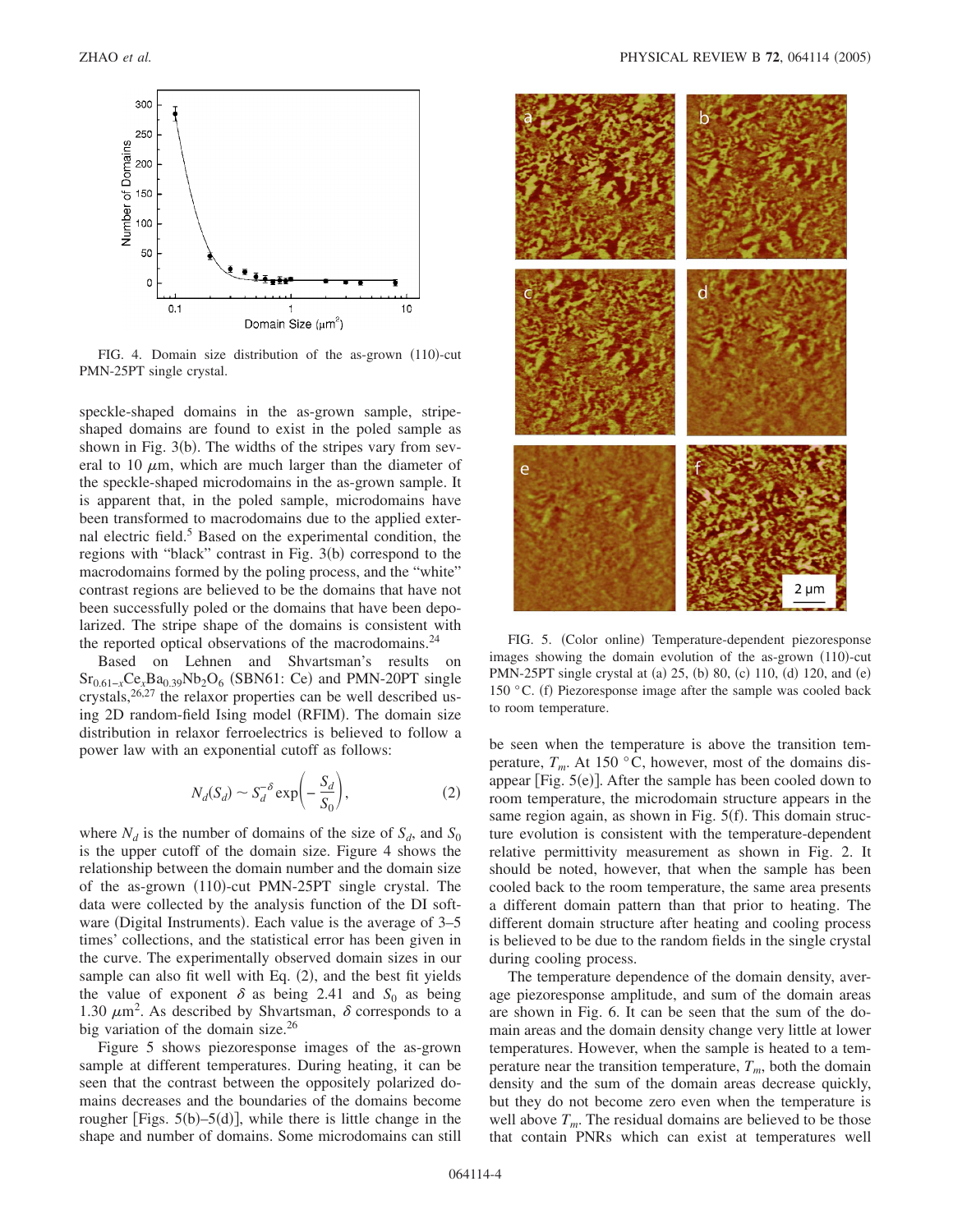

FIG. 6. Temperature dependence of (a) the domain density, (b) the average amplitude of the piezoresponse, and (c) the sum of the domain areas of the as-grown (110)-cut PMN-25PT single crystal.

above  $T_m$ <sup>11,26,31</sup> On the other hand, the average piezoresponse amplitude has a similar change as the  $P_r$ , which decreases continuously to a value close to zero. The nonzero amplitude at high temperature reveals that the polarization persists in a broad temperature range due to the existence of PNRs.

Figure 7 shows the evolution of the temperaturedependent domain structure in the poled (110)-cut PMN- $25PT$  single crystal, where  $(a)$ - $(f)$  correspond to the domain images at 25, 90, 100, 110, 120, and 140 °C upon heating, respectively. All of the piezoresponse images in Fig. 7 were obtained from the same region. However, compared to Fig. 3(b), which is from another region in the same sample, the stripe-shaped macrodomains shown in Fig.  $7(a)$  are not very uniform. It can be seen that at room temperature the domain walls are smooth and the contrast is sharp. In the temperature range from room temperature to 90 $\degree$ C, there is no significant change in the size and shape of the domains. However, as shown in Fig. 7(b), when the temperature reaches 90  $\degree$ C, the sizes of the "white" speckles and stripes increase, and some new speckles appear. At 100  $^{\circ}$ C, as shown in Fig. 7(c), more "white" speckles with diameter of less than 100 nm appear, and one can see that the sizes of the speckles and stripes keep on increasing. When the temperature reaches 110  $\degree$ C, it is also apparent that the contrast of the stripeshaped domain becomes weaker, and some stripe-shaped domains disappear; while the diameters of the newly appeared speckle-shaped domains increased to several hundred nanometers [Fig.  $7(d)$ ]. The domain structure continues to change as the temperature increases. When the temperature surpasses  $T_m$ , reaching 120 °C, the contrast of the piezore-



FIG. 7. (Color online) Temperature-dependent piezoresponse images of domain evolution in the poled (110)-cut PMN-25PT single crystal upon heating: (a) 25; (b) 90; (c) 100; (d) 110; (e) 120; and (f)  $140$  °C. (g) Piezoresponse image after the sample was cooled back to the room temperature. (h) The magnified domain image of the outlined region in (g).

sponse image becomes much weaker and the domain walls become rather blurred [Fig. 7(e)]. At a temperature of 140 °C, which is well above the  $T_m$ , no obvious domain structure can be identified in the piezoresponse image [Fig. 7(f)], where a gray contrast dominates the image, except for a few "black" and "white" dots that may correspond to the normal ferroelectric domains of  $PbTiO<sub>3</sub>$  or to defective pinned domains. When the sample was cooled down to room temperature, at the same region, no stripe-shaped macrodomain could be seen from the piezoresponse image, except for some speckle-shaped domains with sizes smaller than 1  $\mu$ m [Fig. 7(g)]. Therefore, it can be concluded that without an external field no macrodomain can be formed during cooling. In order to have a comparison with the domain pattern of the as-grown sample after being cooled back to room tem-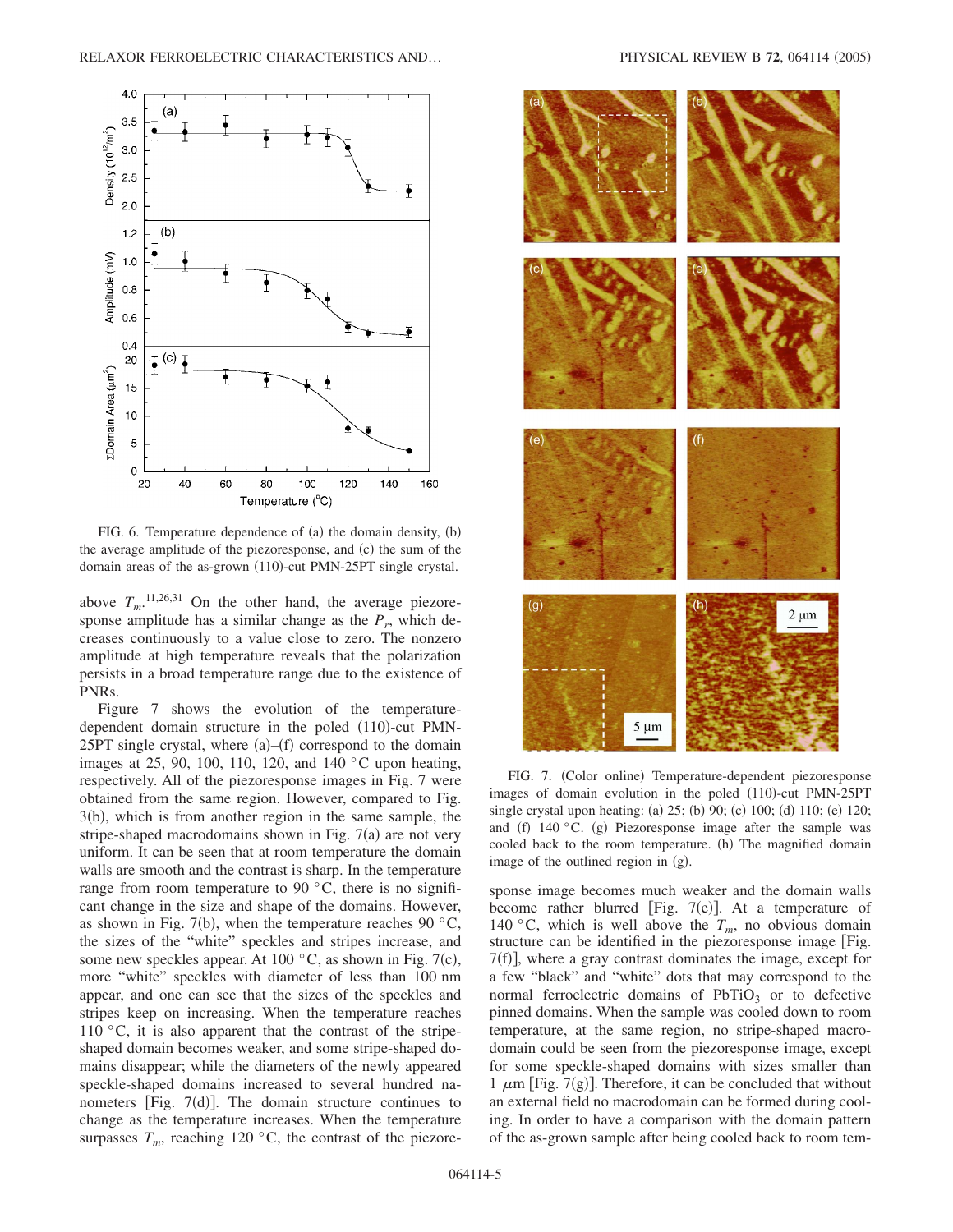

FIG. 8. Temperature dependence of (a) the domain density, (b) the average amplitude of piezoresponse, and (c) the sum of the domain areas of the poled (110)-cut PMN-25PT single crystal.

perature as shown in Fig.  $5(f)$ , an outlined region in Fig.  $7(g)$ is magnified. A similar speckle-shaped domain pattern can be seen in Fig.  $7(h)$  compared to that shown in Fig.  $5(f)$ , although the domain densities and shapes are not exactly the same.

In order to understand the detail of the newly appearing domains, analyses of the temperature dependence of the domain density, the average piezoresponse amplitude and the sum of the domain areas in the region outlined in Fig.  $7(a)$ were illustrated in Fig. 8. There are a few points related to Figs. 7 and 8 that need to be noted. First, a domain wall expansion during heating is apparent for the "white" do-

mains shown in Figs.  $7(a) - 7(c)$ . This can be understood by the fact that new domains tend to nucleate at the domain walls due to the relatively low domain wall energy. However, the piezoresponse does not increase, although the domain wall expands during heating. Second, in contrast to those in the as-grown sample, both the domain density and the sum of the domain areas in the poled sample increase near  $T_m$ , corresponding to the newly appeared "white" dots in Fig. 7(b). Third, when the temperature is higher than  $T_m$ , PMN-25PT changes to a paraelectric phase; therefore, no obvious domain contrast can be observed as shown in Fig.  $7(f)$  and the three analysis values have the same tendency as those observed in the as-grown sample.

#### **IV. CONCLUSION**

The study of ferroelectric domain structures and temperature-dependent domain evolution in poled and asgrown (110)-cut PMN-25PT single crystals revealed the following results: The as-grown PMN-25PT exhibits speckleshaped microdomains with domain sizes ranging from less than 100 nm<sup>2</sup> to 8  $\mu$ m<sup>2</sup>, and the domain size distribution decreases exponentially as domain size increases. During the heating process from room temperature to approaching  $T_m$ , there is no obvious change in the density and the sum of areas of the microdomains, except the continuous decrease of the average piezoresponse amplitude. When temperature passed over  $T_m$ , the microdomains start to disappear, and when temperature is much higher than  $T_m$ , only PNRs retain, revealing the ferroelectricity in a broad temperature range. The speckle-shaped microdomains can be rebuilt by the random field in the cooling process. Stripe-shaped macrodomains with widths of around 10  $\mu$ m were observed by the PFM in the (110)-cut and poled PMN-25PT single crystal. These macrodomains were found to undergo a transition to microdomains during heating to temperatures above 90 °C. Further heated to temperatures higher than the phase transition temperature of 115 $\degree$ C, the microdomains finally disappear.

#### **ACKNOWLEDGMENTS**

The authors would like to thank W.W. Cao for stimulating discussions. This work was supported by the internal grant of the Hong Kong Polytechnic University (No. G-T855).

- \*Corresponding author. Electronic address: apdaijy@inet.polyu.edu.hk
- <sup>1</sup>L. E. Cross, Ferroelectrics **76**, 241 (1987).
- 2D. Viehland, M. Wutting, and L. E. Cross, Ferroelectrics **123**, 71  $(1991).$
- 3V. Westphal, W. Kleemann, and M. D. Glinchuk, Phys. Rev. Lett. 68, 847 (1992).
- 4O. Noblanc, P. Gaucher, and G. Calvarin, J. Appl. Phys. **79**, 4291  $(1996).$
- 5X. Y. Zhao, J. Wang, H. L. W. Chan, C. L. Choy, and H. S. Luo, Appl. Phys. A: Mater. Sci. Process. 80, 653 (2005).
- $6Y$ . P. Guo, H. S. Luo, K. P. Chen, H. O. Xu, X. W. Zhang, and Z. W. Yin, J. Appl. Phys. 92, 6134 (2002).
- 7G. A. Samara, E. L. Venturini, and V. H. Schmidt, Phys. Rev. B 63, 184104 (2001).
- <sup>8</sup>G. A. Smolensky, J. Phys. Soc. Jpn. **28**, 26 (1970).
- <sup>9</sup>G. Burns and F. H. Dacol, Phys. Rev. B **28**, 2527 (1983); Solid State Commun. 48, 853 (1983).
- 10P. M. Gehring, S.-E. Park, and G. Shirane, Phys. Rev. Lett. **84**, 5216 (2000).
- 11T. Y. Koo, P. M. Gehring, G. Shirane, V. Kiryukhin, S.-G. Lee, and S.-W. Cheong, Phys. Rev. B 65, 144113 (2002).